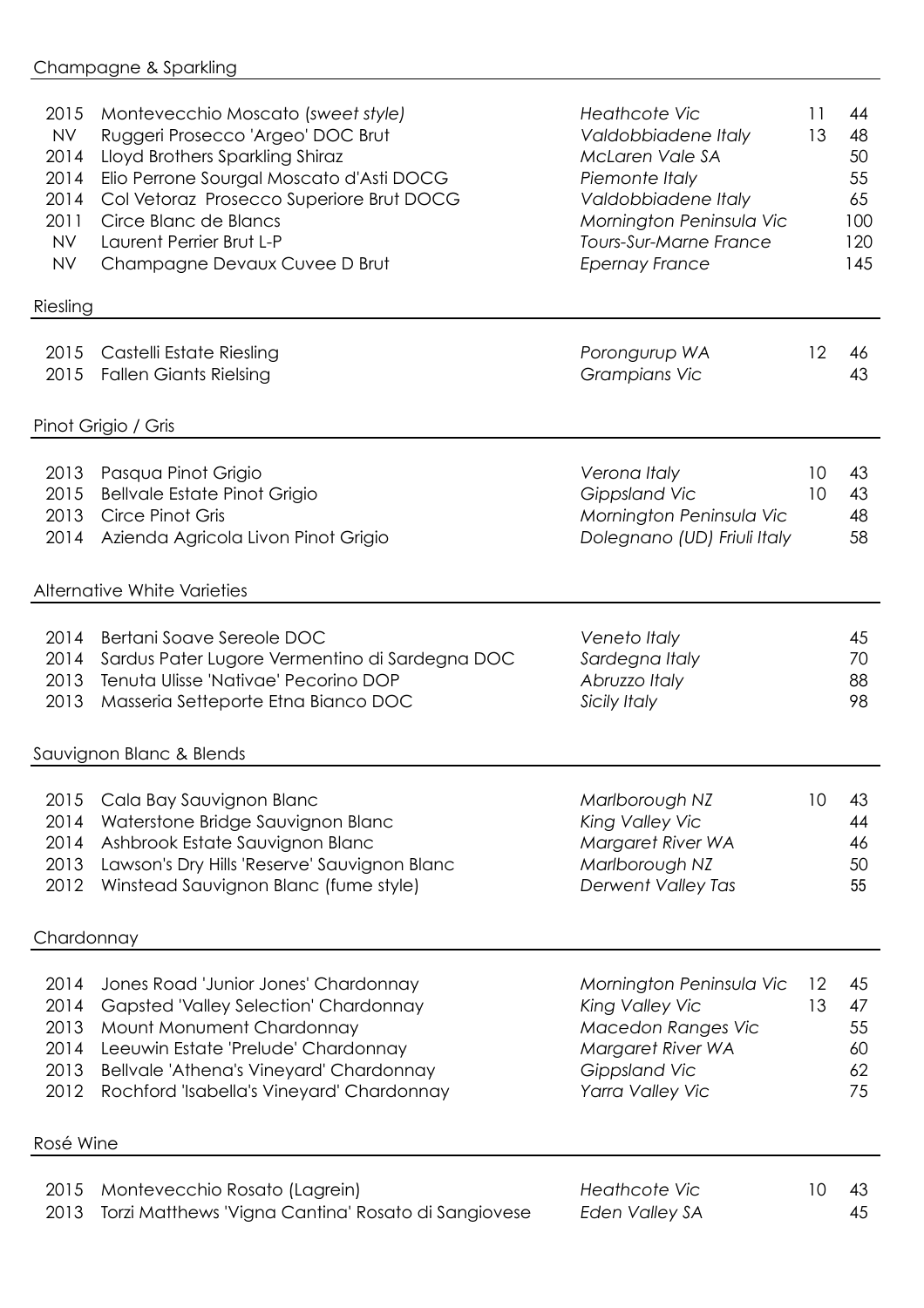|      | 2015 Quartier Pinot Noir                | Mornington Peninsula Vic 13 49 |     |      |
|------|-----------------------------------------|--------------------------------|-----|------|
|      | 2013 Riposte 'The Sabre' Pinot Noir     | Adelaide Hills SA              | 1 4 | -55  |
| 2011 | Winstead 'Lot 16' Pinot Noir            | Derwent Valley Tas             |     | 75   |
|      | 2013 Bellvale 'Stoney Block' Pinot Noir | Gippsland Vic                  |     | 80   |
|      | 2010 Mount Monument Reserve Pinot Noir  | Macedon ranges Vic             |     | 125. |

#### Italian Reds

| 2013 | Montevecchio Rosso (Sangiovese/Nero d'Avola/Lagrein) | Heathcote Vic        |    | 43  |
|------|------------------------------------------------------|----------------------|----|-----|
| 2013 | Cecchi Chianti DOCG                                  | <b>Tuscany Italy</b> | 12 | 46  |
| 2013 | Tenuta Ulisse 'Unico' Montepulciano d'Abruzzo        | Abruzzo Italy        | 13 | 49  |
| 2011 | Fattoria Ormanni Chianti Classico DOCG               | <b>Tuscany Italy</b> |    | 70  |
| 2011 | Viviani Amarone della Valpollicella Classico DOC     | Veneto Italy         |    | 78  |
| 2013 | Bricco Maiolica Langhe Nebbiolo                      | Piemonte Italy       |    | 88  |
| 2010 | Col Santo Sagrantino di Montefalco DOCG              | Umbria Italy         |    | 95  |
| 2012 | Avignonesi Vino Nobile di Montepulciano DOCG         | <b>Tuscany Italy</b> |    | 110 |
| 2009 | Cecchi Brunello di Montelcino                        | <b>Tuscany Italy</b> |    | 125 |
| 2012 | Masseria Setteporte Nerello Mascalese DOC            | Sicily Italy         |    | 130 |
| 2010 | Marchesi di Barolo La Tradizone DOCG                 | Piemonte Italy       |    | 150 |

#### Cabernet & Blends

| 2012 Calabay Cabernet Merlot                           | <b>Barossa Valley SA</b> | 43   |
|--------------------------------------------------------|--------------------------|------|
| 2013 Halls Gap Fallen Giants Cabernet Sauvignon        | <b>Grampians Vic</b>     | 50   |
| 2011 Ashbrook Cabernet Merlot                          | Margaret River WA        | 55   |
| 2013 Rochford 'Isabella's Vineyard' Cabernet Sauvignon | Yarra Valley Vic         | 70.  |
| 2010 Man O War 'Ironclad' Bordeaux Blend               | Waiheke Island NZ        | 90.  |
| 2010 Mitolo 'Serpico' Cabernet Sauvignon               | McLaren Vale SA          | l 40 |

#### Shiraz & Blends

| 2014 Cooper Burns 'Mason' Shiraz            | <b>Barossa Valley SA</b> | 12. | -46 |
|---------------------------------------------|--------------------------|-----|-----|
| 2013 Kangarilla Road Shiraz                 | McLaren Vale SA          | 12  | 46  |
| 2011 Kennedy Shiraz                         | Heathcote Vic            | 13  | 48  |
| 2013 Fox Creek 'Postmaster' Grenache Blend  | McLaren Vale SA          |     | 47  |
| 2012 Murray Street Vineyards Shiraz         | <b>Barossa Valley SA</b> |     | 55  |
| 2013 Loyd Brothers Shiraz                   | McLaren Vale SA          |     | 58  |
| 2012 Torzi Matthews '1903 Old Vines' Shiraz | <b>Barossa Valley SA</b> |     | 70. |
| 2012 Man O War 'Dreadnought Syrah           | Waiheke Island NZ        |     | 90. |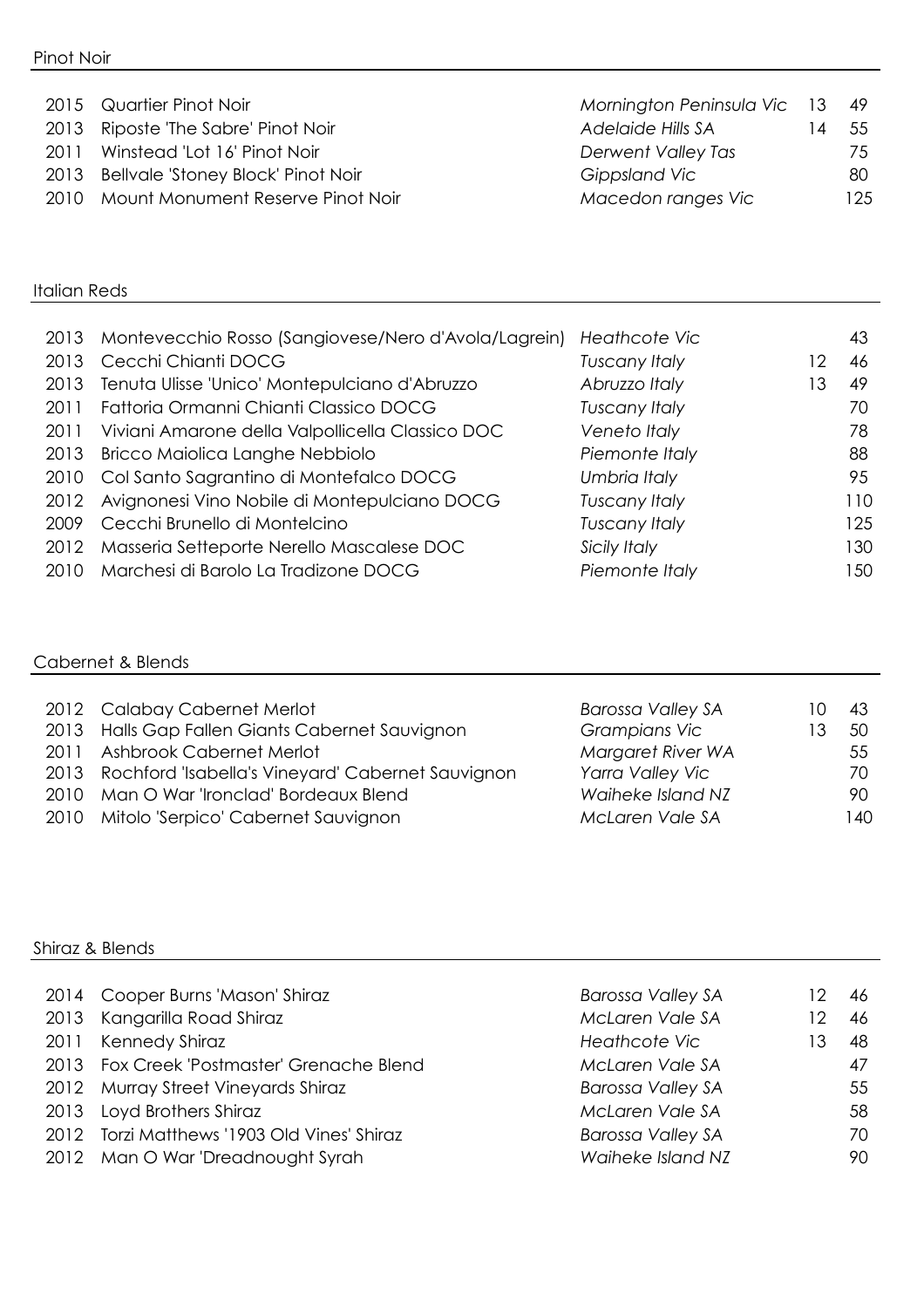| Cascade Premium Light | 8       |
|-----------------------|---------|
| Victoria Bitter       | 8       |
| James Boags Premium   | 9       |
| Peroni                | 9       |
| Crown Larger          | 9       |
| Corona                | $\circ$ |
|                       |         |

### Cider

| Monteith's Crushed Apple 10 |  |
|-----------------------------|--|
|-----------------------------|--|

#### Soft Drinks

| Lemonade             | $\overline{4}$ |
|----------------------|----------------|
| Coca Cola            | 4              |
| Diet Coke            | 4              |
| Lemon Squash         | 4              |
| Lemon Lime & Bitters | 5              |

#### Mixers:

| Soda Water         |   |
|--------------------|---|
| <b>Tonic Water</b> | ᄃ |
| Dry Ginger Ale     | г |

# Sparkling Waters

| San Pellegrino Mineral Water 500ml   |    |
|--------------------------------------|----|
| San Pellegrino Mineral Water 1 Ltr   |    |
| San Pellegrino Limoata 200ml         | .5 |
| San Pellegrino Aranciata Rosso 200ml |    |
| San Pellegrino Chinotto 200ml        | 5  |

#### Juices Orange 4 Apple the contract of the contract of the contract of the contract of the contract of the contract of the contract of the contract of the contract of the contract of the contract of the contract of the contract of the cont Tomato 4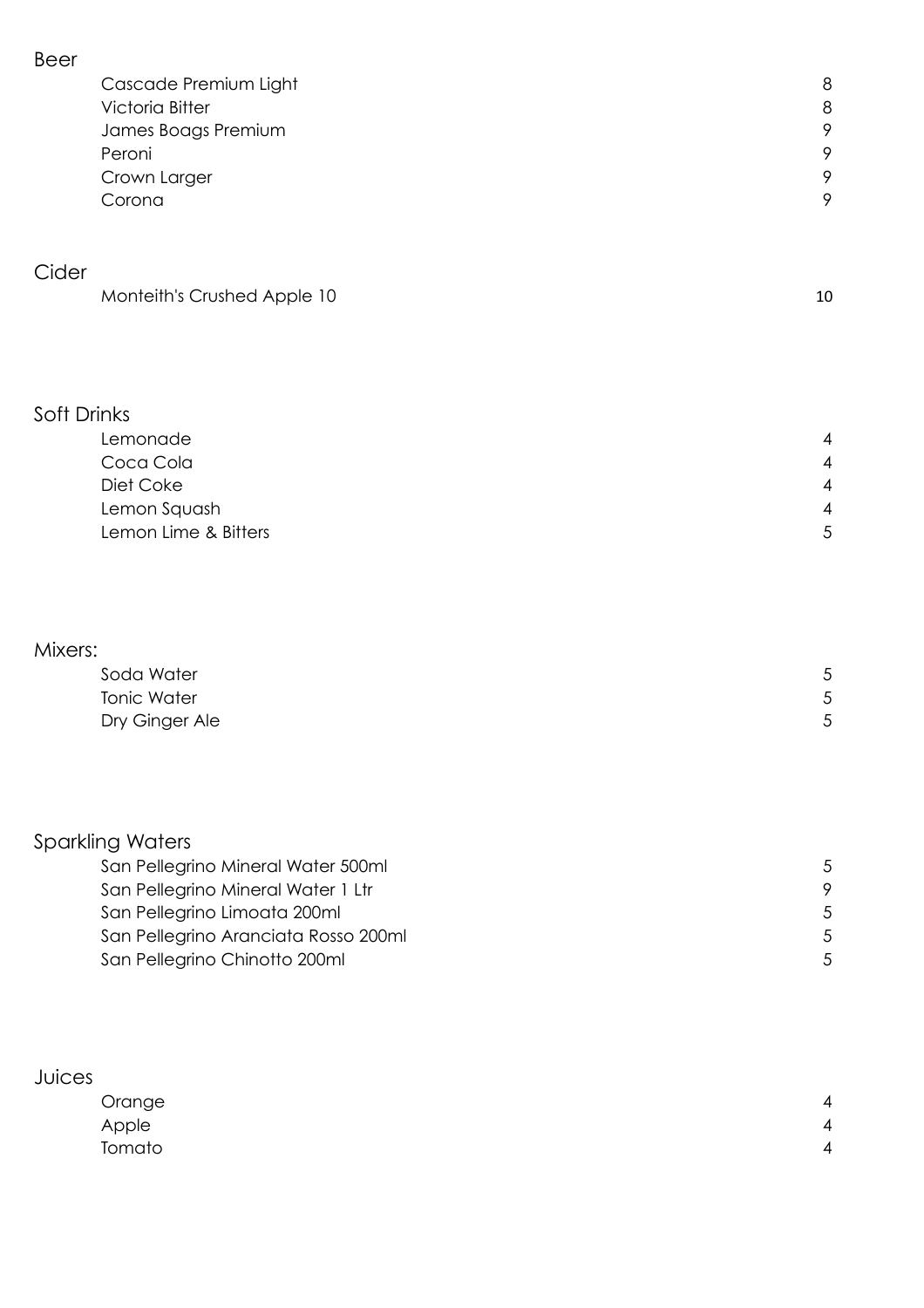# Aperitifs & Digestifs

| Dubonnet                          | 9  |
|-----------------------------------|----|
| Rosso Antico                      | 9  |
| Cinzano Bianco                    | 9  |
| Martini Rosso                     | 9  |
| Martini Extra Dry                 | 9  |
| Punt e Mes                        | 9  |
| Amaro Averna                      | 11 |
| Limoncello di Capri               | 11 |
| Amaro Montenegro Liquore Italiano | 12 |
| Fernet Branca                     | 12 |
| Aperol Aperitivo                  | 9  |
| Aperol Spritz                     | 13 |
|                                   |    |

## Mixed Aperitifs

| Pimm's & Lemonade or Dry Ginger Ale | 13. |
|-------------------------------------|-----|
| Campari & Tonic                     | 13  |
| Campari & Soda                      | 13. |

# Liqueurs

| White Sambuca                      | 12 |
|------------------------------------|----|
| <b>Black Sambuca</b>               | 12 |
| Galliano Vanilla                   | 12 |
| <b>Grand Marnier</b>               | 12 |
| Tia Maria                          | 12 |
| <b>Baileys</b>                     | 12 |
| Frangelico                         | 12 |
| Midori                             | 12 |
| Cointreau                          | 12 |
| Amaretto Di Saronno                | 12 |
| Kahlua                             | 12 |
| Drambuie                           | 12 |
| <b>Benedictine</b>                 | 12 |
| Blo Nardini Acqua di Cedro Liqueur | 14 |
| <b>Green Charteuse</b>             | 12 |
|                                    |    |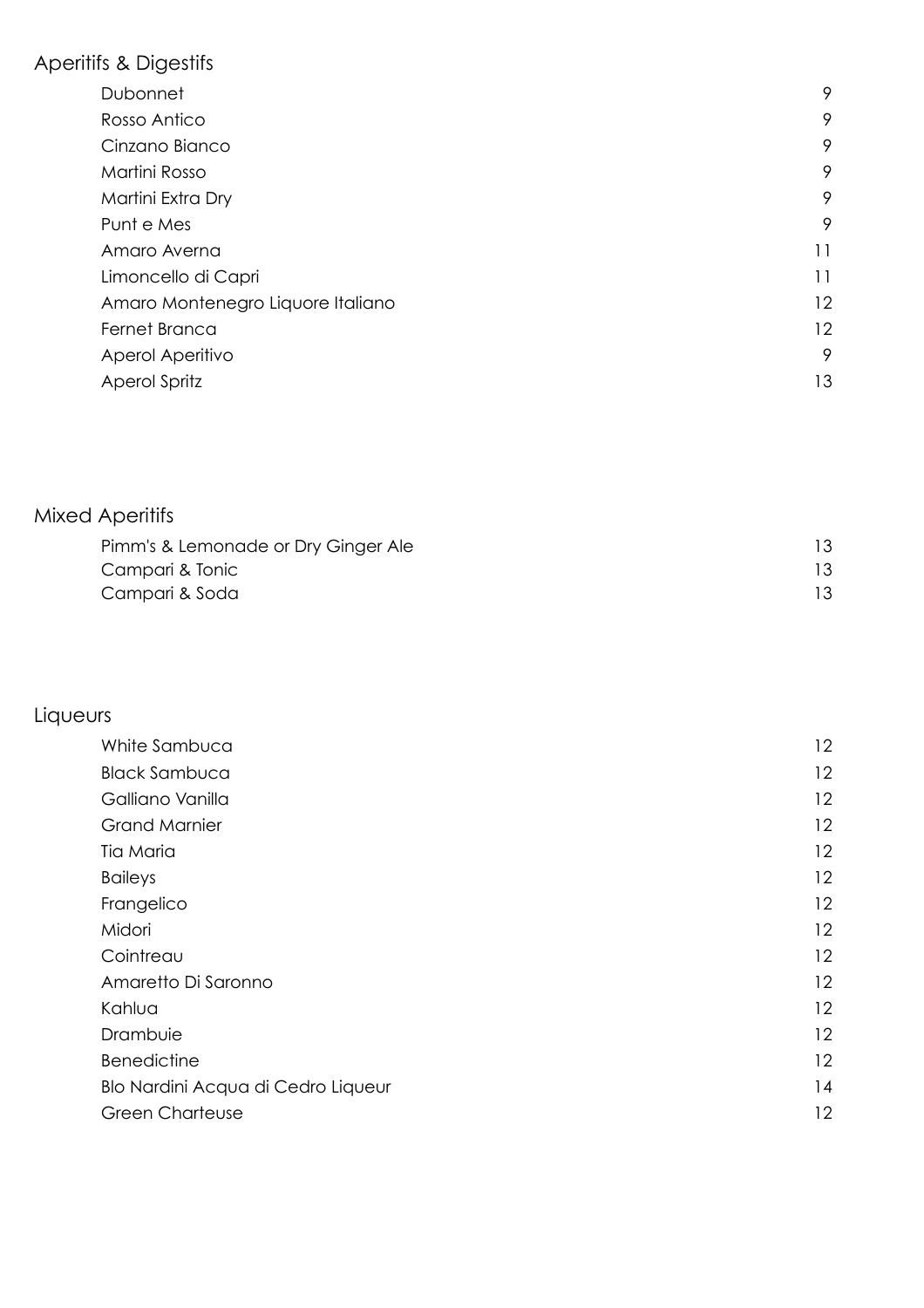### Whiskies

| Johnnie Walker Red                |    |
|-----------------------------------|----|
| Johnnie Walker Black              | 10 |
| Johnnie Walker Gold               | 14 |
| Johnnie Walker Blue               | 27 |
| Chivas Regal                      | 12 |
| Glenfiddich 12 YO                 | 12 |
| Bowmore Darkest 15 YO Single Malt | 20 |

# Spirits

| Smirnoff Premium Vodka     | 10 |
|----------------------------|----|
| Gordon's Gin               | 10 |
| <b>Bombay Sapphire Gin</b> | 10 |
| Sierra Tequila             | 10 |
| Southern Comfort           | 10 |
| Jack Daniel's              | 10 |
| Jim Beam                   | 10 |
| Canadian Club              | 10 |

### Rum

| Captain Morgan | 10 |
|----------------|----|
| Bacardi        | 10 |
| Bundaberg      | 10 |
| <b>Malibu</b>  | 10 |

## Cognac, Armagnac & Brandy

| Calvados                    | 14 |
|-----------------------------|----|
| Hennessy V.S.O.P            |    |
| Janneau Grand Armagnac VSOP | 22 |
| Courvoisier XO Cognac       | 25 |

### Port Wines

| Penfolds Port             |    |
|---------------------------|----|
| <b>Grandfather's Port</b> | 22 |
| Grahams 'The Tawny' Port  | 12 |
| Fonseca 10 year Old Port  | 19 |